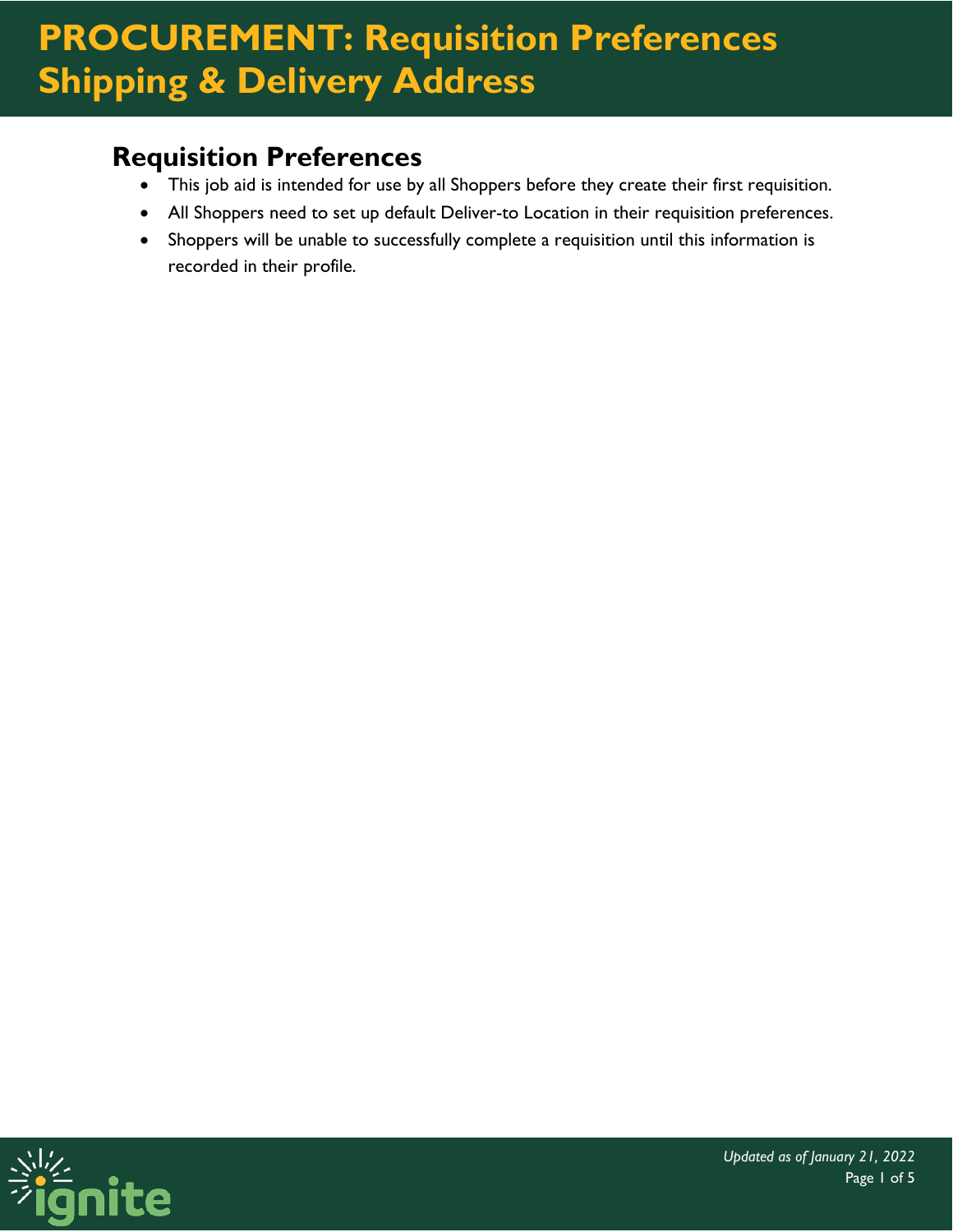#### **1. Navigating to Purchase Requisitions**

- 1. The **Purchase Requisitions** task may be accessed in two ways:
	- a. (Option 1) Click the **Navigator** icon in upper left-hand corner of the Ignite landing page.

| <b>ED</b> 满nite SIT |    |         |              |         |                                |                     |
|---------------------|----|---------|--------------|---------|--------------------------------|---------------------|
|                     |    |         |              |         | Good morning, Testuser_GM_s11! |                     |
|                     | Me | My Team | <b>Sales</b> | Service | Help Desk                      | <b>Contract Man</b> |
|                     |    |         |              |         |                                |                     |

b. Under the **Procurement** section, click the drop-down arrow, and select **Purchase Requisitions** from the drop-down list.

|                                   |                            |                       | <b>Show More</b> |
|-----------------------------------|----------------------------|-----------------------|------------------|
| Customer Data Management          |                            |                       | $\checkmark$     |
| <b>Student Center</b>             |                            |                       | $\checkmark$     |
| Academics                         |                            |                       | $\checkmark$     |
| Academic Tools                    |                            |                       | $\checkmark$     |
| Expenses                          |                            |                       | $\checkmark$     |
| Incentive Compensation            |                            |                       | $\checkmark$     |
| Procurement                       |                            |                       | $\sim$           |
| <b>Purchase Requisitions</b><br>孟 | Purchase Agreements<br>rea | Purchase Orders<br>IE |                  |
| Negotiations                      | Catalogs                   | Suppliers             |                  |

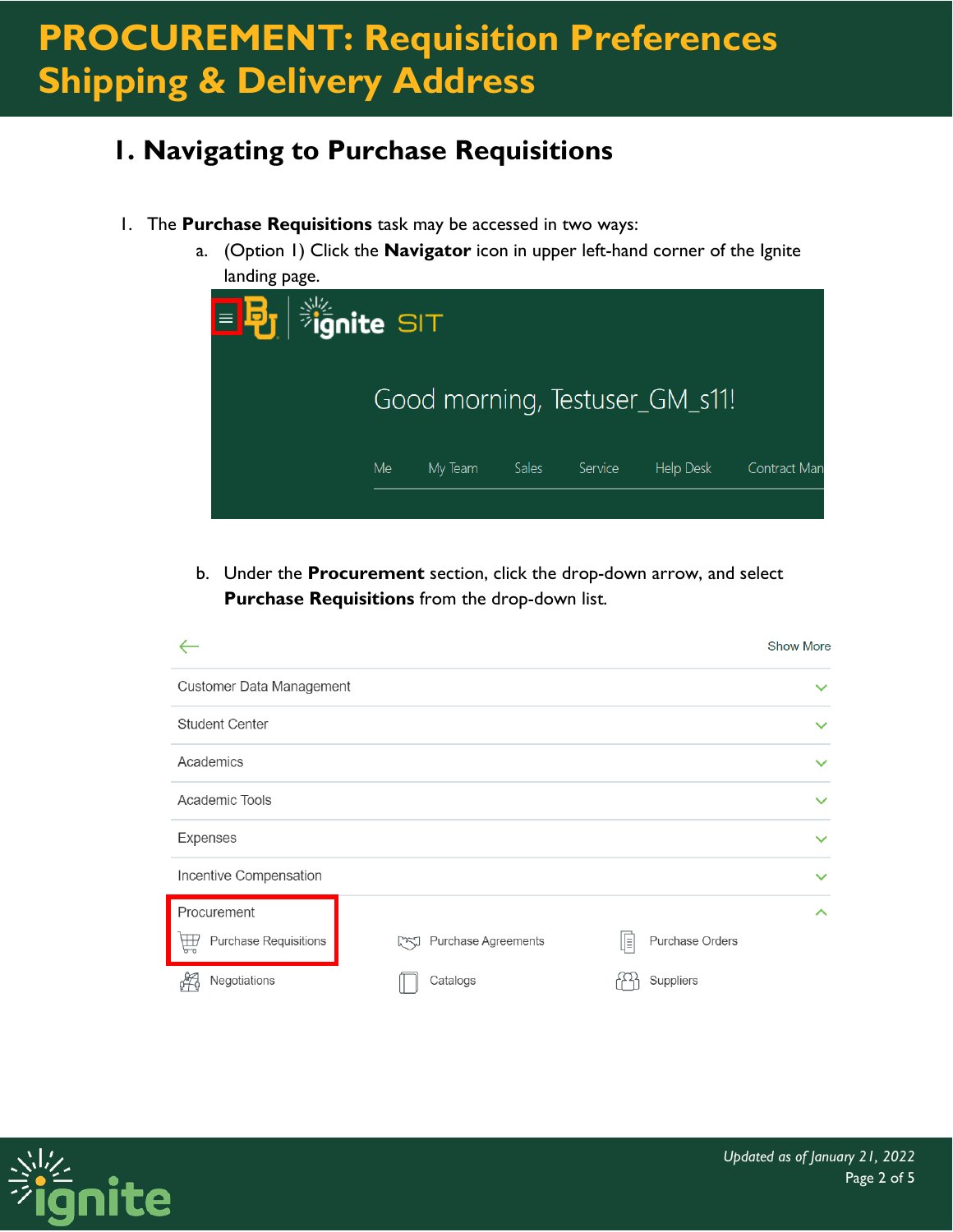c. (Option 2) Under the **Procurement** heading on the home page, scroll down and click on the **Purchase Requisitions** tile on the Main Page.

| Me          | Sales                         | Service          | Help Desk | Projects | Procurement | Tools | Others |
|-------------|-------------------------------|------------------|-----------|----------|-------------|-------|--------|
| <b>APPS</b> |                               |                  |           |          |             |       |        |
|             | 曲<br>Purchase<br>Requisitions | E<br>My Receipts |           |          |             |       |        |

#### **2. Edit Requisition Preferences**

1. Select the **More Tasks** dropdown. Then, select **Update Requisition Preferences**.



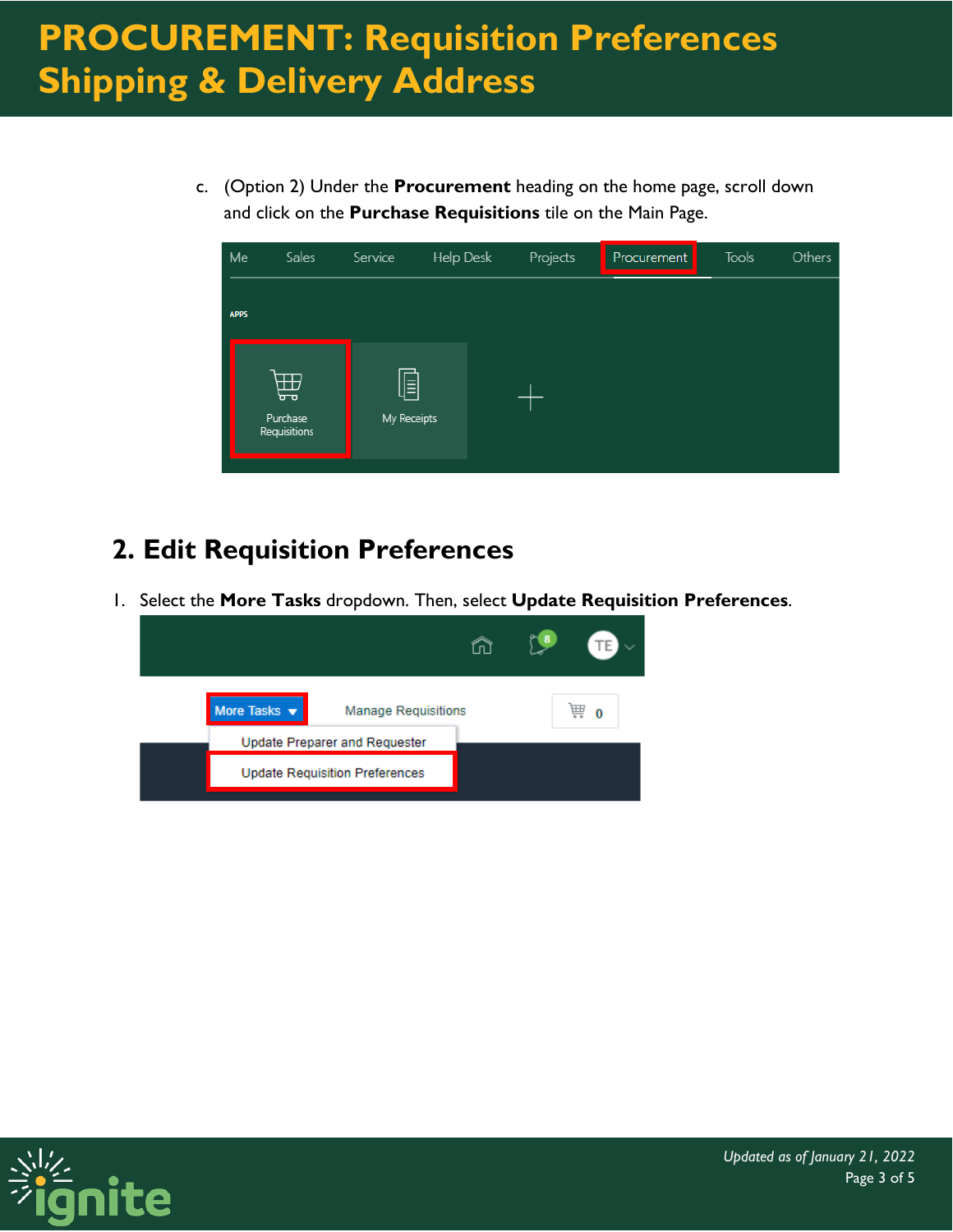2. Under **Shipping and Delivery**, you will select the appropriate details that will default as Ship To instructions on all of your requisitions.

| <b>Requisitioning BU BAYLOR</b>             |                    |                          |  |
|---------------------------------------------|--------------------|--------------------------|--|
| ▲ Shipping and Delivery                     |                    |                          |  |
| * Requester                                 | Doyle, Bobbie<br>Q |                          |  |
| <b>Deliver-to Location Type</b><br>Internal | $\check{ }$        |                          |  |
| * Deliver-to Location                       | $\Omega$           |                          |  |
| <b>Deliver-to Address</b>                   |                    |                          |  |
| <b>Destination Type</b><br>Expense          | $\check{ }$        |                          |  |
| ▲ Billing                                   |                    |                          |  |
| $\blacktriangle$ Projects                   |                    |                          |  |
| <b>Project Number</b>                       | Q                  |                          |  |
| <b>Task Number</b>                          |                    |                          |  |
| <b>Expenditure Type</b>                     |                    |                          |  |
| <b>Expenditure Organization</b>             |                    |                          |  |
| <b>Contract Number</b>                      |                    |                          |  |
| <b>Funding Source</b>                       |                    |                          |  |
| ▲ Favorite Charge Accounts<br>÷             |                    |                          |  |
| * Nickname<br><b>Primary</b>                | * Charge Account   | <b>Delete</b>            |  |
| No data to display.                         |                    |                          |  |
|                                             |                    | Save and Close<br>Cancel |  |

- a. Your name will auto-populate in the Requester field.
- b. If you work on campus, select **Internal** for the **Deliver-to Location Type**.
	- i. The **Deliver to Location** field is searchable by building location and includes floors, suites and rooms for all buildings on campus.
	- ii. Click on the magnifying glass icon to open the search feature.

| Search and Select: Deliver-to Location<br>× |                        |               |                               |
|---------------------------------------------|------------------------|---------------|-------------------------------|
| $\blacktriangle$ Search                     |                        |               | Advanced                      |
| Match (e) All                               | Any                    |               | ** At least one is required   |
| **<br>Name                                  | Clifton Robinson tower |               |                               |
| **<br>Code                                  | RT-F06-670             |               |                               |
|                                             |                        |               | <b>Search</b><br><b>Reset</b> |
| <b>Name</b>                                 |                        | Code          | <b>Address</b>                |
| <b>Clifton Robinson Tower</b>               |                        | RT-F06-670    | 700 S University              |
| <b>Clifton Robinson Tower</b>               |                        | RT-F06-670.03 | 700 S University              |
| <b>Clifton Robinson Tower</b>               |                        | RT-F06-670.02 | 700 S University              |
| <b>Clifton Robinson Tower</b>               |                        | RT-F06-670.01 | 700 S University              |
|                                             |                        |               | Cancel<br>OK                  |